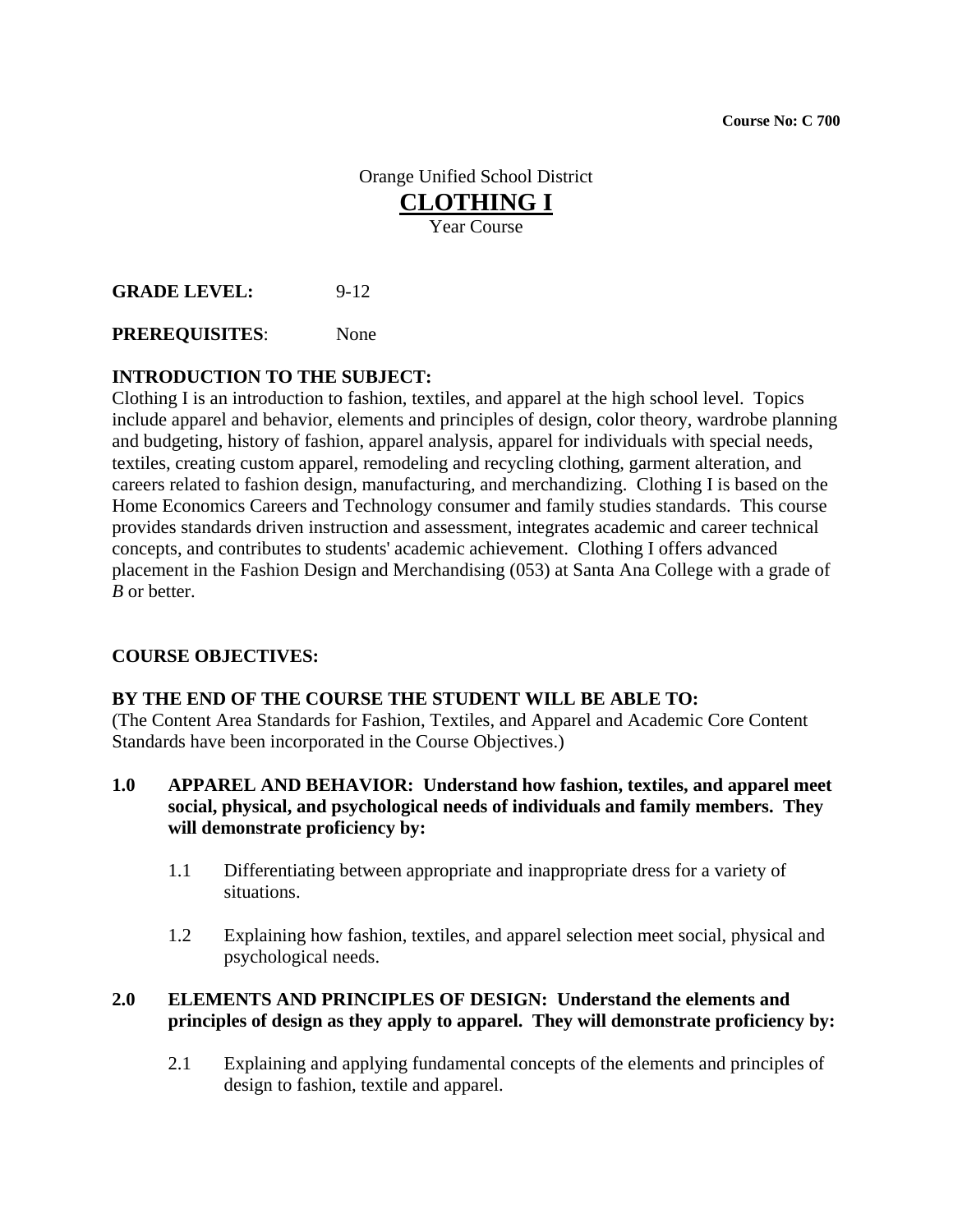2.2 Applying elements and principles of design to enhance various body types.

### **3.0 COLOR THEORY: Understand the theory and use of color in fashion, textiles, and apparel. They will demonstrate proficiency by:**

- 3.1 Identifying color terminology and color schemes.
- 3.2 Creating a color wheel and various examples of color schemes.
- 3.3 Selecting apparel colors to flatter various skin undertones.

# **4.0 WARDROBE PLANNING AND BUDGETING: Understand the principles of wardrobe planning and the factors influencing apparel budgets for individuals and families. They will demonstrate proficiency by:**

- 4.1 Selecting fashion, textile, and apparel products that are appropriate for a variety of situations.
- 4.2 Planning and selecting apparel that is complementary to an individual's body type, coloring, and personality.

# **5.0 HISTORY OF FASHION: Understand the historical development of modern dress. They will demonstrate content proficiency by:**

5.1 Investigating the influence of historic clothing on current fashions and fads.

# **6.0 APPAREL ANALYSIS: Understand the quality and sources of manufactured and custom apparel. They will demonstrate content proficiency by:**

- 6.1 Evaluating and comparing the quality of manufactured and custom apparel.
- 6.2 Comparing similar garments at various retail sources for cost and quality.

# **7.0 APPAREL FOR INDIVIDUALS WITH SPECIAL NEEDS: Understand the factors influencing apparel for individuals with special needs. They will demonstrate content proficiency by:**

7.1 Identifying sources that provide or sell fashions, textiles, or apparel to people with special needs.

# **8.0 TEXTILES: Understand the characteristics of different textile fibers, fabrics, and finishes. They will demonstrate proficiency by:**

- 8.1 Describing the influence of fabric care on textiles selection.
- 8.2 Distinguishing between natural and manufactured fibers.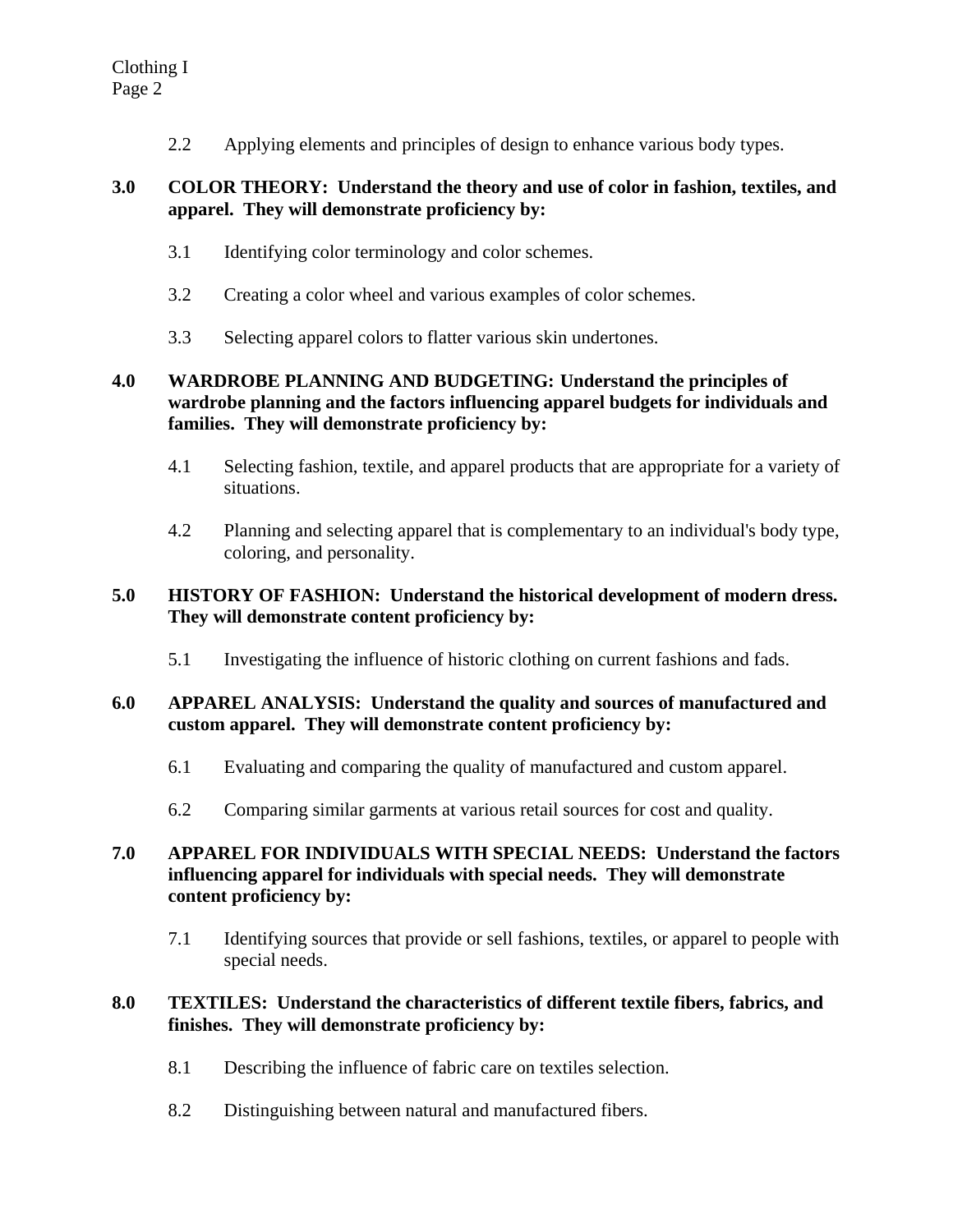- 8.3 Describing the characteristics of woven, nonwoven, and knitted processes.
- 8.4 Selecting appropriate products and techniques to remove stains from clothing and textiles.

### **9.0 CREATING CUSTOM APPAREL: Understand basic apparel construction. They will demonstrate proficiency by:**

- 9.1 Selecting appropriate materials, tools, and equipment for maintenance and construction of apparel.
- 9.2 Measuring the body accurately.
- 9.3 Constructing apparel and household textile items through the use of appropriate custom construction techniques and equipment.
- 9.4 Evaluating basic techniques used in sewing, such as constructing seams and hems and adding zippers and fasteners.
- 9.5 Selecting fabrics appropriate for apparel items.

#### **10.0 REMODELING AND RECYCLING CLOTHING: Understand how to remodel and recycle clothing. They will demonstrate content proficiency by:**

10.1 Estimating the cost of remodeling and recycling garments.

#### **11.0 GARMENT ALTERATION: Understand how to alter a garment. They will demonstrate content proficiency by:**

11.1 Identifying and evaluating resources and services available for altering and repairing clothing.

### **12.0 CAREERS RELATED TO FASHION DESIGN, MANUFACTURING, AND MERCHANDISING: Understand careers related to fashion design, manufacturing, and merchandising. They will demonstrate content proficiency by:**

- 12.1 Identifying characteristics of effective fashion design, manufacturing, and merchandising techniques.
- 12.2 Comparing personal interest, aptitudes, and abilities with those required in fashion design, manufacturing, and merchandising careers.
- 12.3 Evaluating career options related to fashion, design, manufacturing, and merchandising, including labor market projections, educational requirements, job responsibilities, salary, benefits, employer expectations, and working environment.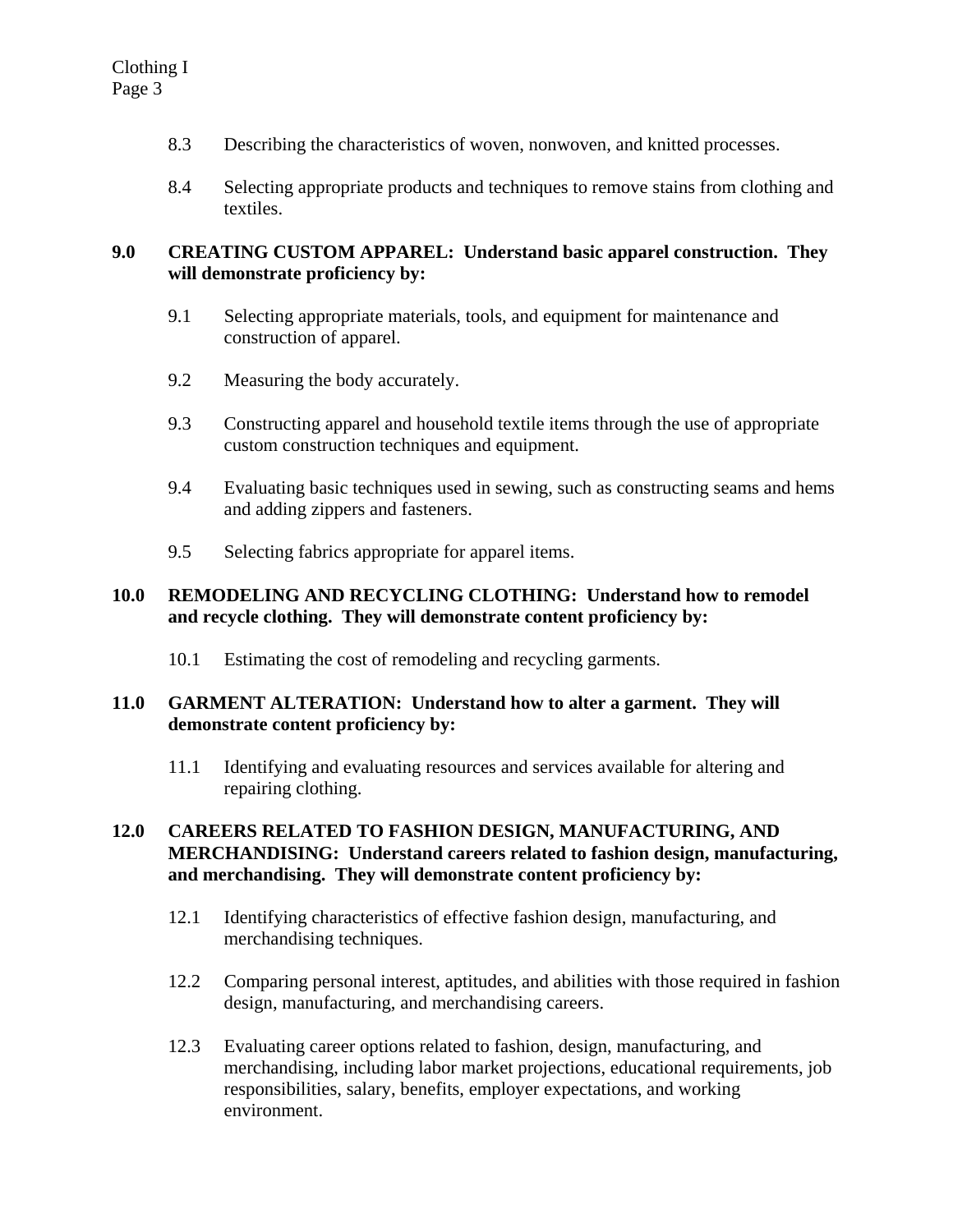# **COURSE OVERVIEW AND APPROXIMATE UNIT TIME ALLOTMENTS:**

| <b>FIRST SEMESTER</b> |                                                     | <b>WEEKS</b>                                                                                                                                                                                                                                                                                                                                                                                                                                                                                                            |                |
|-----------------------|-----------------------------------------------------|-------------------------------------------------------------------------------------------------------------------------------------------------------------------------------------------------------------------------------------------------------------------------------------------------------------------------------------------------------------------------------------------------------------------------------------------------------------------------------------------------------------------------|----------------|
| Ι.                    | A.<br>1.<br>3.                                      | Apparel and Behavior (Standard 1.0)<br>Apparel selection<br>Social needs<br>2. Physical needs<br>Psychological needs                                                                                                                                                                                                                                                                                                                                                                                                    | $\mathbf{1}$   |
| П.                    | A.                                                  | Elements and Principles of Design (Standard 2.0)<br>Application to fashion, textiles, and apparel                                                                                                                                                                                                                                                                                                                                                                                                                       | 2              |
| III.                  | A.                                                  | Color Theory (Standard 3.0)<br>The color wheel                                                                                                                                                                                                                                                                                                                                                                                                                                                                          | $\overline{2}$ |
| IV.                   | А.                                                  | Wardrobe Planning and Budgeting (Standard 4.0)<br>Evaluation of apparel choices                                                                                                                                                                                                                                                                                                                                                                                                                                         | $\mathbf{1}$   |
| V.                    | A.<br>1.<br>2.<br>3.                                | History of Fashion (Standard 5.0)<br>Cultural and historical development<br>Fashions<br>Textiles<br>Apparel                                                                                                                                                                                                                                                                                                                                                                                                             | $\overline{2}$ |
| VI.                   | A.<br><b>B.</b><br>1.<br>2.<br>3.<br>4.<br>5.<br>6. | Creating Custom Apparel (Standard 9.0)<br>Appropriate materials, tools, and equipment<br>Beginning construction skills<br>Stay-stitching<br>Dart<br>Double pointed<br>a.<br>"V" dart<br>$\mathbf{b}$ .<br>Gathering<br>Seams<br>Plain<br>a.<br>$\mathbf b$ .<br>Cross<br>Curved-layered<br>$\mathbf{c}$ .<br>$\mathbf{d}$ .<br>French<br>Flat-fell<br>e.<br>Seam finishes<br>Zigzag<br>a.<br>$\mathbf{b}$ .<br>Clean finished<br>Pinked<br>$\mathbf{c}$ .<br>Interfacing<br>Regular<br>a.<br>Waistband<br>$\mathbf b$ . | 8              |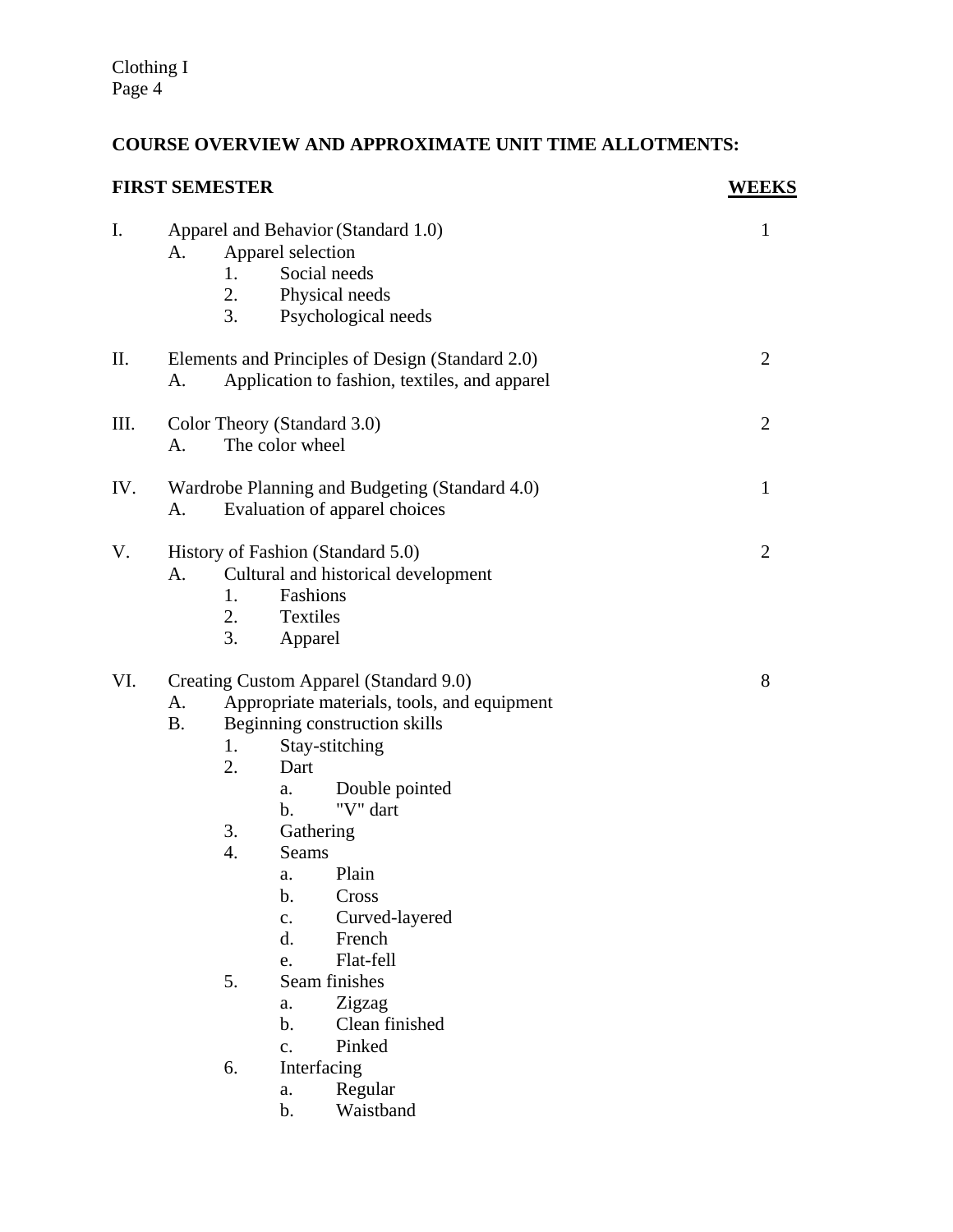Clothing I Page 5

| Facing |
|--------|
|        |

- a. Arm/Neck
- 8. Under stitching
- 9. Pockets
	- a. Simple
		- b. Mitered bottom
- 10. Zipper
- 11. Sleeves
	- a. Set-in
- 12. Hem finishes
	- a. Hand
	- b. Machine
- 13. Buttonholes
- 14. Buttons
	- a. 2-hole
	- b. 4-hole
	- c. Shank
- 15. Fasteners
	- a. Hook-eye
	- b. Snaps

| VII. | Apparel Analysis (Standard 6.0) |  |
|------|---------------------------------|--|
|------|---------------------------------|--|

# A. Self-constructed vs. purchased apparel and textile items

- 1. Time
- 2. Energy
- 3. Costs
- 4. Quality

VIII. Apparel for Individuals with Special Needs (Standard 7.0) 1

- A. Sources of products
	- 1. Fashions
	- 2. Textiles
	- 3. Apparel

| <b>First Semester Weeks:</b> |  |
|------------------------------|--|
|------------------------------|--|

 $\frac{1}{2}$ 

### **SECOND SEMESTER**

|  | Textiles (Standard 8.0) |                                                   |  |
|--|-------------------------|---------------------------------------------------|--|
|  | $A_{-}$                 | Fibers and fabrics                                |  |
|  |                         | General characteristics                           |  |
|  |                         | Chemical and physical properties<br>2.            |  |
|  | B.                      | <b>Finishes</b>                                   |  |
|  |                         | Appropriate to selected textile<br>$\mathbf{1}$ . |  |
|  |                         | $\lambda$ 11                                      |  |

2. Appropriate for intended use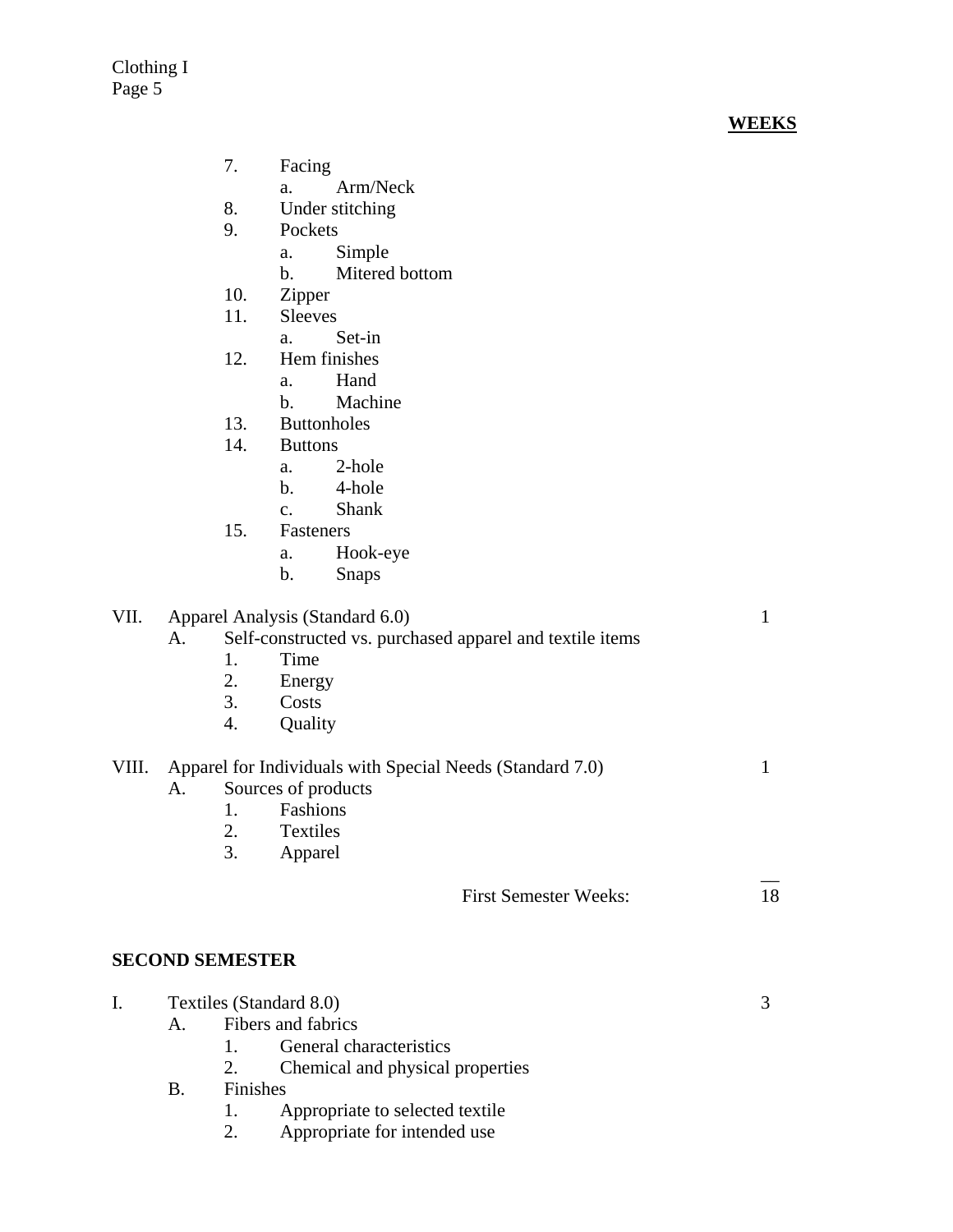**WEEKS**

- II. Creating Custom Apparel (Standard 9.0) 8
	- A. Appropriate materials, tools, and equipment
	- B. Beginning construction skills
		- 1. Stay-stitching
		- 2. Dart
			- a. Double pointed
			- b. "V" dart
		- 3. Gathering
		- 4. Seams
			- a. Plain
			- b. Cross
			- c. Curved-layered
			- d. French
			- e. Flat-fell
		- 5. Seam finishes
			- a. Zigzag
			- b. Clean finished
			- c. Pinked
		- 6. Interfacing
			- a. Regular
			- b. Waistband
		- 7. Facing
			- a. Arm/Neck
		- 8. Under stitching
		- 9. Pockets
			- a. Simple
			- b. Mitered bottom
		- 10. Zipper
		- 11. Sleeves
			- a. Set-in
		- 12. Hem finishes
			- a. Hand
			- b. Machine
		- 13. Buttonholes
		- 14. Buttons
			- a. 2-hole
			- b. 4-hole
			- c. Shank
		- 15. Fasteners
			- a. Hook-eye
			- b. Snaps
- III. Remodeling and Recycling Clothing (Standard 10.0) 2
	- A. Cost estimates for garments